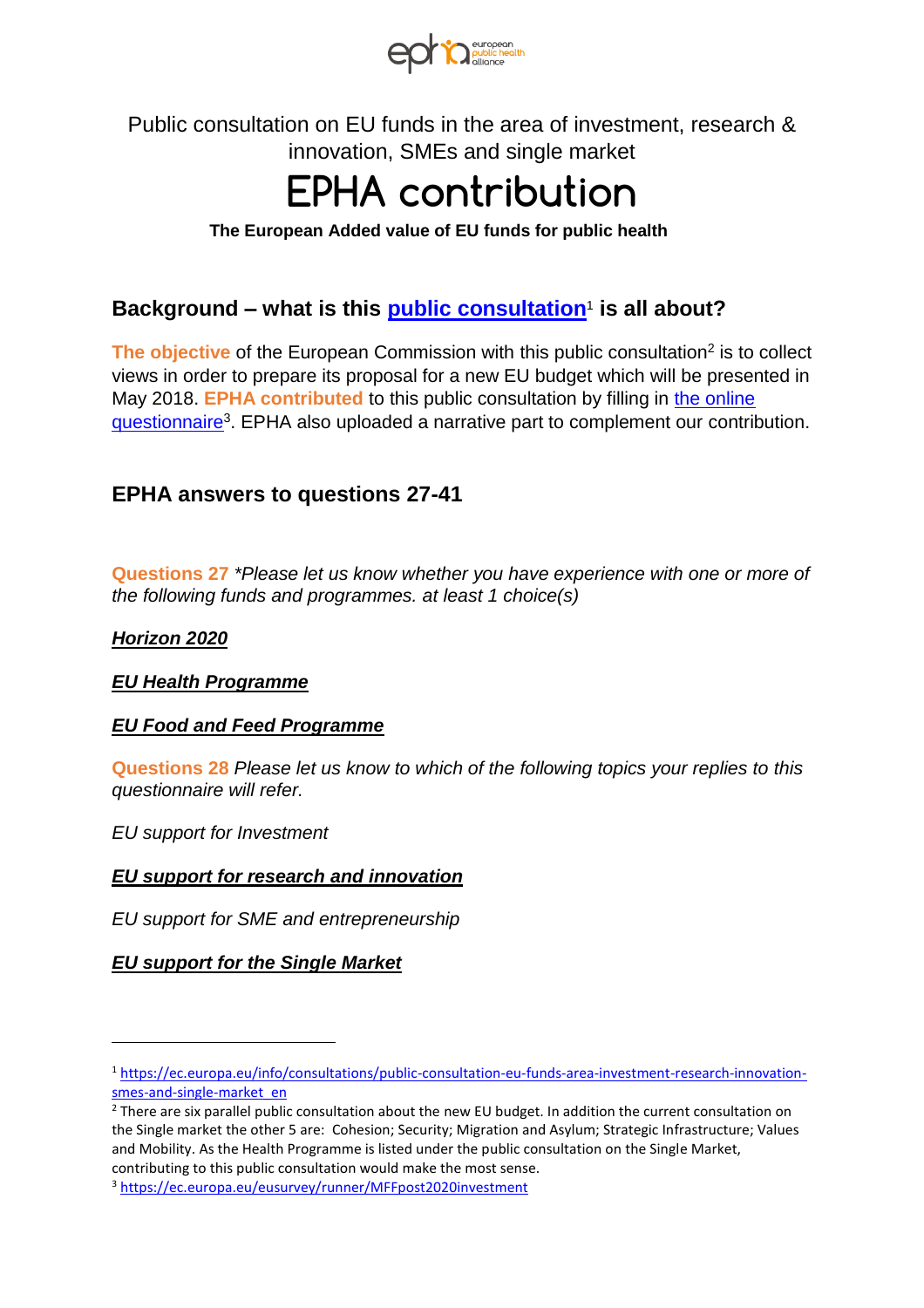

**Question 29**. The Commission has preliminarily identified a number of policy challenges which programmes/funds in this area of investment, research & innovation, SMEs and single market could address. How important are these policy challenges in your view?

- Foster research and innovation across the EU *–* **Very relevant**
- Ensure a clean and healthy environment and the protection of natural resources *–* **Very relevant**
- Ensure that existing rules are applied and enforced consistently across the EU *–* **Very relevant**
- Reduce unemployment and social disparities *–* **Very relevant**
- Promote and protect public health *–* **Very relevant**
- Promote a safe and sustainable food chain *–* **Very relevant**
- Support social investment and social innovation *–* **Very relevant**
- Ensure a high level of consumer protection and effective redress *–* **Very relevant**
- Provide reliable and comparable statistics *–* **Very relevant**
- **Other: Support policy implementation in the area of non-communicable diseases prevention.**

**Question 30** - If you identified another policy challenge, please specify it here: 200 character(s) maximum with spaces

Funding should increasingly focus on research supporting policy implementation and new tools for policy evaluation, including assessment of health impacts of policy options (Health Impact Assessment).

**Question 31**. To what extent do the current policies successfully address these challenges?

- Foster research and innovation across the EU *–* **Addressed to some extent only**
- Ensure a clean and healthy environment and the protection of natural resources *–* **Addressed to some extent only**
- Ensure that existing rules are applied and enforced consistently across the EU *–* **Addressed to some extent only**
- Reduce unemployment and social disparities *–* **Addressed to some extent only**
- Promote and protect public health *–* **Addressed to some extent only**
- Promote a safe and sustainable food chain *–* **Addressed to some extent only**
- Support social investment and social innovation *–* **Addressed to some extent only**
- Ensure a high level of consumer protection and effective redress *–* **Fairly well addressed**
- Provide reliable and comparable statistics *–* **Fairly well addressed**
- **Other: Needs driven research and innovation agenda**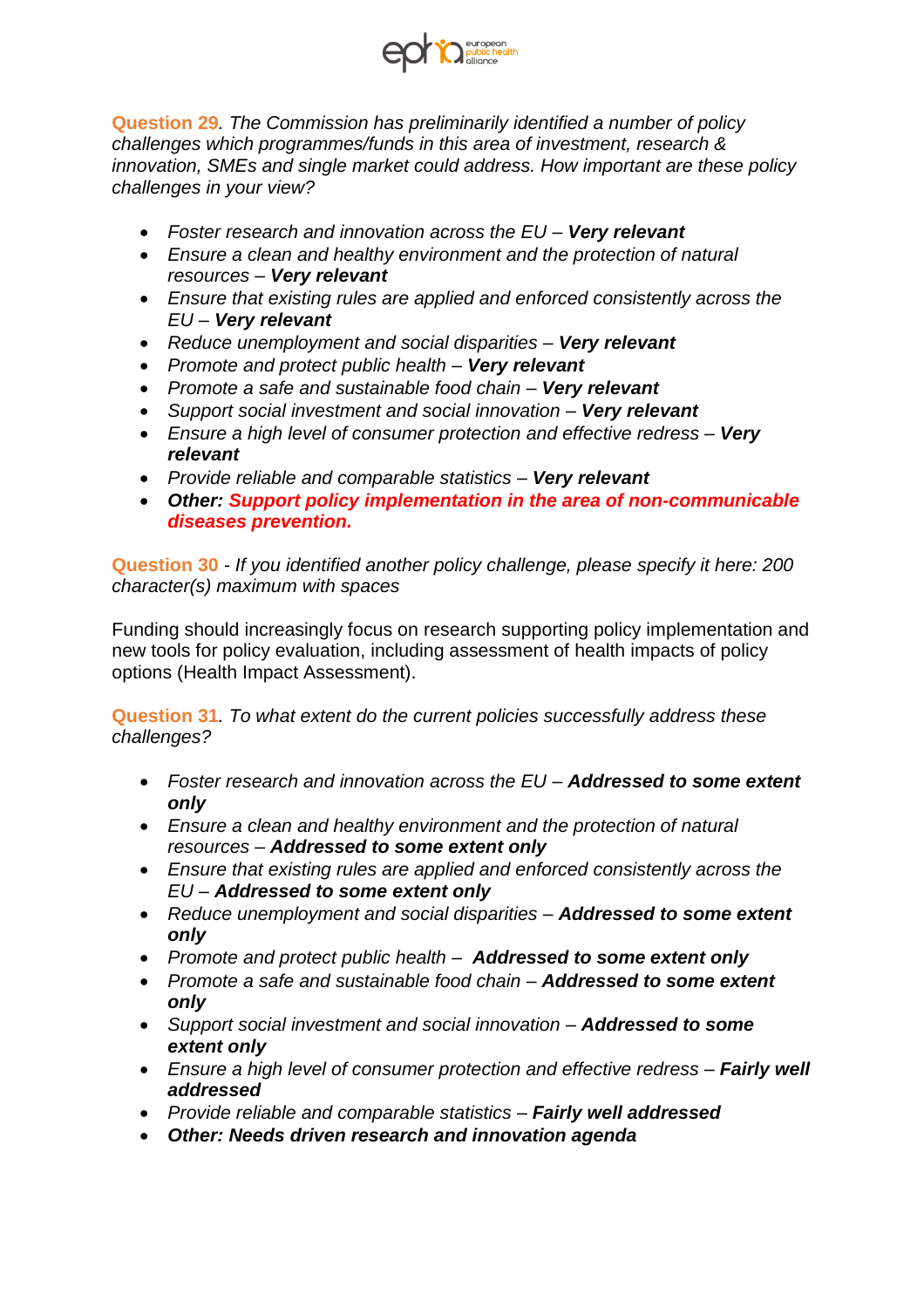

**Question 32** - If you identified another policy challenge, please specify it here: 200 character(s) maximum with spaces

Ensuring a needs driven R&I agenda that balances the goal of competitiveness with support for areas where there is clear societal need, but a lack of private sector or market interest

**Question 33** To what extent do the current programmes/funds add value, compared to what Member States could achieve at national, regional and/or local levels?

• **To a large extend** 

**Question 34**. Please specify how the current programmes/funds add value compared to what Member States could achieve at national, regional and/or local levels. Please clearly indicate to which policies, programmes and funds your answer refer. (1500 character(s) with spaces maximum)

Our answer refers to health collaboration under the 3rd Health Programme 2014- 2020 and EU public health policy. The EU has pursued activities to enable coordinated action by Member States to tackle the major risk factors of chronic diseases. These EU actions include reduction of alcohol related harm, promoting healthy eating habits, reducing tobacco use, and promoting physical activity. Moreover the EU has revised the Tobacco Products Directive (TPD), which had a clear smoking prevention focus.

In the field of health systems, EU level collaboration and support can bring a significant added value. Treatment or secondary prevention, actions to address cross-border health threats and antimicrobial resistance developing digital health tools across borders, regulation on medical devices, supporting national vaccination efforts, increasing cross-border cooperation on rare diseases through the European Reference Networks have shown the added value the EU can bring to its citizens.

Europe is facing important health threats. Our precious, life-saving antibiotics are declining in effectiveness. Antimicrobial resistance is taking hold more rapidly around the world than expected. Bacteria and drug resistance cannot be stopped by borders.

The recently published 2017 State of Health in the EU reinforces the Commission's commitment to, and the EU added value in, actions to reduce inequalities between and within EU countries.

No single country can tackle these challenges alone, as even wealthier countries will not be immune.

**Question 35**. Is there a need to modify or add to the objectives of the programmes/funds in this policy area? If yes, which changes would be necessary or desirable? Please clearly indicate to which policies, programmes and funds your answer refer. (1500 character(s) with spaces maximum)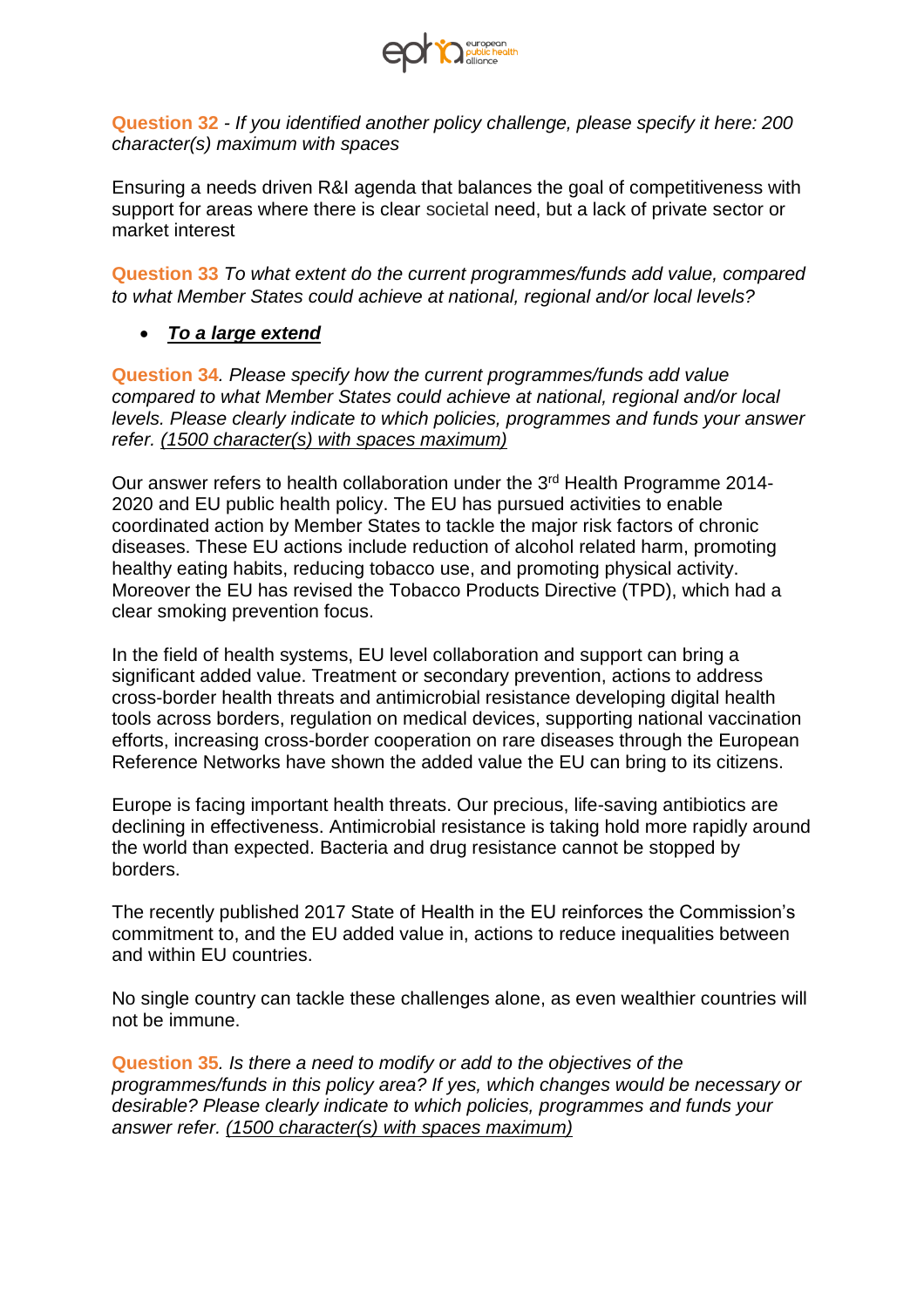

Our answer refers to health collaboration under the 3rd Health Programme 2014- 2020 and EU public health policy. Nearly 10% of EU GDP is spent on health systems, with chronic diseases accounting for 80% of total healthcare costs. Every euro invested in public health gives an average return of €14 to the economy. Every additional average year of life expectancy is worth a boost to GDP of up to 4%.

Prevention is cheaper than cure: the EU should add value to the European dimension of the efforts by Member States in the area of disease prevention. The EU should step up its efforts to address the main risk factors of Non-Communicable Diseases (tobacco use, unhealthy diets, physical inactivity, alcohol consumption, environmental factors), to promote the well-being of European citizens and reduce the burden on healthcare systems.

Pursuing the uptake of sustainable healthy diets is an area that can provide particular society-wide co-benefits and synergies. Research into the development of effective policies in this area is key.

A European strategy for patients' and citizens' empowerment with a meaningful action plan for improving health literacy, would contribute to improving health outcomes and increasing the wellbeing of European citizens people as required under the Treaties (TFEU 168).

**Question 36** The Commission has preliminarily identified a number of possible obstacles, which could prevent the current programmes/funds from achieving their objectives. To what extent do possible obstacles prevent the current programme/funds from achieving their objectives?

- Too complex procedures leading to high administrative burden and delays **– to a large extent**
- Insufficient administrative capacity to manage programmes **– to a large extent**
- Lack of flexibility to react to unforeseen circumstances **– to a fairly large extent**
- Insufficient synergies between the EU programmes/funds **– to a large extent**
- Difficulty of combining EU action with other public interventions and private finance **– to a large extent**
- Insufficient critical mass **– to a fairly large extent**
- Insufficient use of financial instruments **– to some extent only**
- Lack of information/communication **– to a fairly large extent**
- Insufficient scope **– to a large extent**
- Lack of EU standards and EU rules **– to some extent only**
- Inadequate facilities to support enhanced cooperation **– to some extent only**
- Out of date and inadequate IT capabilities **– to some extent only**
- Insufficient involvement of citizens **– to a large extent**
- Other (Please specify below) **Insufficient monitoring of societal impact**

**Question 37** - If you have identified another obstacle, please specify it here: 1000 character(s) maximum with spaces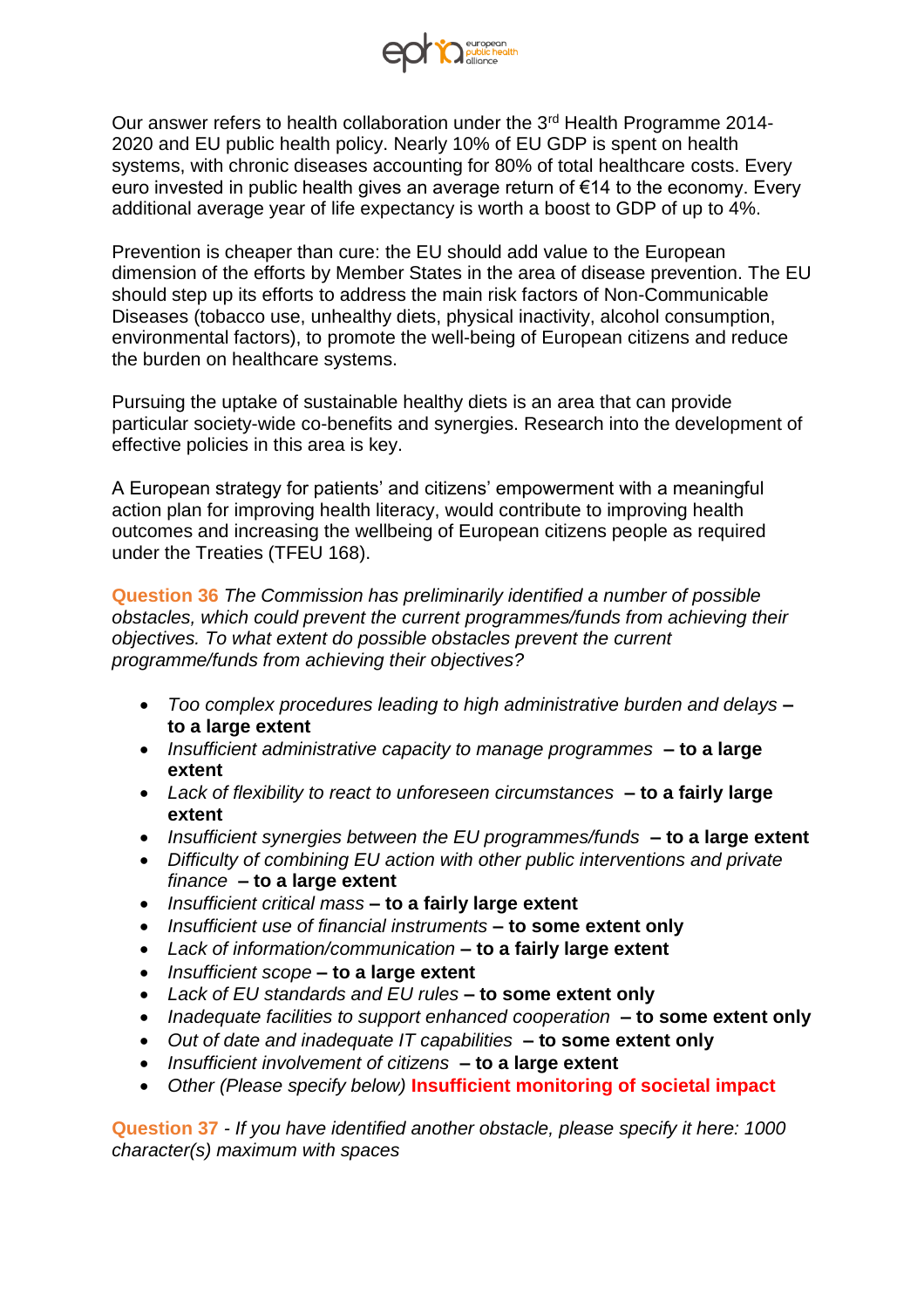

Insufficient monitoring of societal impact constitutes an obstacle to the EU Health Programme and the EU Research Framework Programme achieving their objectives, in particular addressing societal challenges.

Indicators for societal impact must be developed for FP9, for example using the Sustainable Development Goals as benchmarks for progress on addressing societal challenges. Civil society should be included in the development of indicators, as well as in the monitoring and evaluation process where their experience and expertise can be harnessed.

Furthermore, upstream safeguards to ensure the accessibility, availability, affordability and quality of products that result from the EU R&I funding. In order to maximise return on public investments in biomedical R&I, we recommend the introduction of a new requirement in FP9 according to which beneficiaries of EU public funding for sensitive areas e.g. biomedical R&I, shall commit to access, effectiveness, affordability and availability principles.

**Question 38** The Commission has preliminarily identified a number of steps that could help to further simplify and reduce administrative burdens for beneficiaries under current programmes/funds. To what extent would these steps be helpful in your view?

- Alignment of rules between EU funds**– to a large extent**
- Fewer, clearer, shorter rules**– to a large extent**
- More reliance on national rules**– to some extent only**
- A stable but flexible framework between programming periods**– to a large extent**
- Extension of the single audit principle**– to some extent only**
- Better feedback to applicants**– to a large extent**
- More structured reporting**– to some extent only**
- User-friendly IT tools**– to a large extent**
- E-governance**– to some extent only**
- Adequate administrative capacity**– to a fairly large extent**
- Other (Please specify below)

**Question 39** If you have identified another way to simplify and reduce burdens, please specify it here: 1000 character(s) maximum with spaces *–* **Not applicable**

**Question 40**. How could synergies among programmes/funds in this area be further strengthened to avoid possible overlaps/duplication? For example, would you consider grouping/merging some programmes? Please clearly indicate to which policies, programmes and funds your answer refer. (1500 character(s) with spaces maximum)

Our answer refers to health collaboration under the 3<sup>rd</sup> Health Programme 2014-2020 and EU public health policy. An enhanced EU action in the field of health will brings the EU closer to its citizens, by preventing diseases, protecting patients and consumers and improving people's health. EU action on health that fosters cross-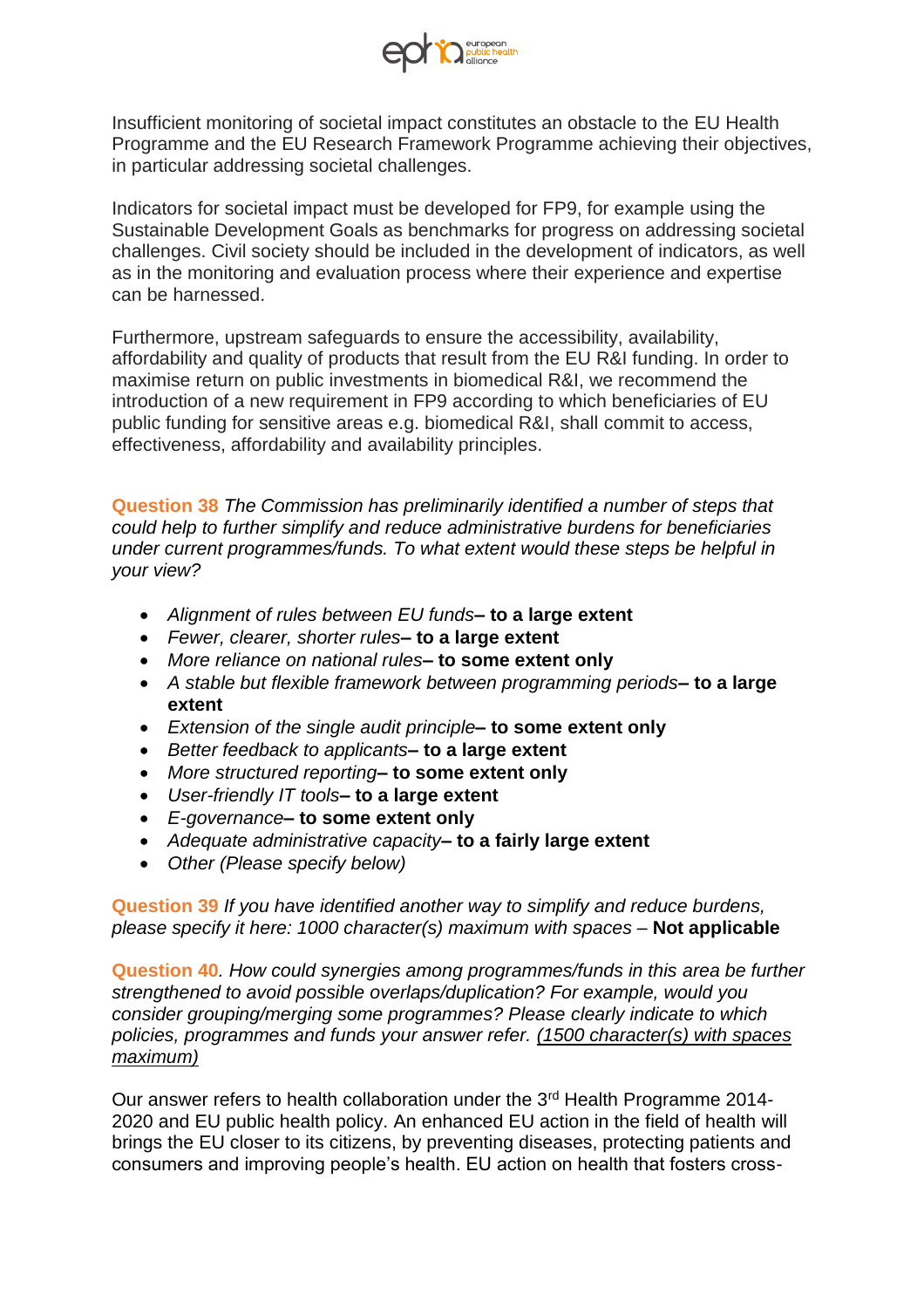

country collaboration, integrates the action of Member States and helps them to address the unprecedented challenges we are facing is vital.

The lives of Roma people and refugees are expected to be 10 years shorter than national averages, and homeless women in Europe die on average at just 43 years of age because of the multiple health disadvantages they face.

Health in all policies requires strong leadership and coordination. Without a Commissioner and a dedicated Directorate General responsible for health governance and health in all policies, health would be marginalised and subordinated to economic considerations.

The EU must do systematic health impact assessment in other policies. EU funded actions and policies must not damage the health of Europeans. Health impact assessments in policies other than health but with an impact on health must therefore be developed.

In relation to the EU R&I funds, any merging or grouping of programmes should not dilute the focus on developing a public health needs driven R&I agenda that strengthens its focus on addressing societal challenges and achieving societal impact.

**Question 41** Please feel free to upload a concise document, such as a position paper. The maximum file size is 1MB. Please note that the uploaded document will be published alongside your response to the questionnaire which is the essential input to this public consultation. The document is optional and serves as additional background reading to better understand your position. *–* **EPHA uploaded its narrative contribution separately**

**Question 42** If you wish to add further information *—* within the scope of this questionnaire *—* please feel free to do so here. 1500 character(s) maximum with spaces

**We are calling for the inclusion of a separate health programme as part of an investing in people and European values cluster as that would best reflect the importance of health, as a value, for European citizens and it would be a necessary pre-condition for the proper implementation of TFEU 168 that health should be included in all EU policies.** 

As the mid-term evaluation of the  $3<sup>rd</sup>$  Health Programme revealed that it has a strong EU added value, we are calling for a significantly increased amount for the Health Programme. Such a stand-alone programme would enable and ensure the application of HIAP throughout the financial programme, keeping health relevant aspects of other policy areas, especially, but not limited to the following instruments:

- **Research and Innovation** eg Public health driven R&I priorities to address unmet needs
- **Strategic Infrastructure** eg to explore the potential in Digital Health solutions
- **Single Market** eg food safety, human, animal and plant health